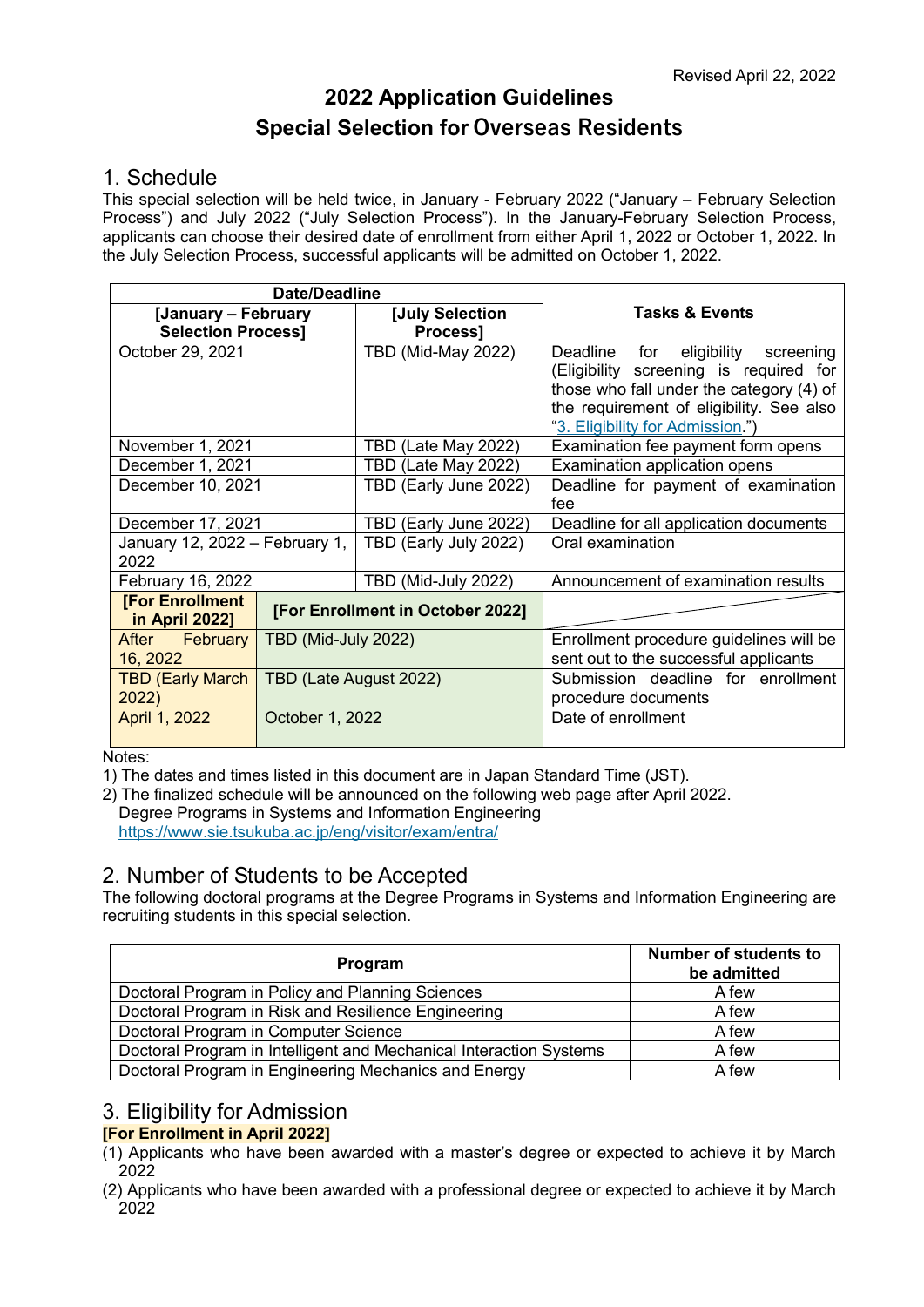- (3) Applicants who have been awarded with an overseas degree equivalent to a master's degree or professional degree as of March 2022
- (4) Applicants who are 24 years or older as of March 2022, and recognized as having academic competency equivalent to persons with a master's degree or professional degree, as a result of the eligibility screening conducted by UT

### **[For Enrollment in October 2022]**

- (1) Applicants who have been awarded with a master's degree or expected to achieve it by September 2022
- (2) Applicants who have been awarded with a professional degree or expected to achieve it by September 2022
- (3) Applicants who have been awarded with an overseas degree equivalent to a master's degree or professional degree as of September 2022
- (4) Applicants who are 24 years or older as of September 2022, and recognized as having academic competency equivalent to persons with a master's degree or professional degree, as a result of the eligibility screening conducted by UT
- Note: If you have any questions about your eligibility or would like to be screened, please contact us individually at sysinfo.admission@un.tsukuba.ac.jp.

#### <span id="page-1-0"></span>4. Fees & Tuition **(1) Examination Fee 30,000 Japanese Yen (non-refundable)**

The examination fee must be paid before applying. Your application will be invalid if the payment is delayed. The examination fee is non-refundable after submission of the application documents. Payment can be made by credit card (VISA, MasterCard, JCB, American Express) by following the steps below.

1) Visit E-shiharai.net website linked below during the designated payment period. <https://e-shiharai.net/english/?schoolcode=OPU5100850000000>

### **[January – February Selection Process]**

```
Payment period: November 1, 2021 - December 10, 2021 (JST)
[July Selection Process]
    Payment period: TBD (Late May 2022 – Early June 2022)
```

| 2) Top page              | Click "Examination Fee."                                                     |
|--------------------------|------------------------------------------------------------------------------|
| 3) Terms of Use and      | Please read the Terms of use and Personal Information Management.            |
| Personal Information     | Click "Agree" button in the lower part of the page if you agree with the     |
| Management               | terms.                                                                       |
| 4) School Information    | Read the information carefully and click "Next."                             |
| 5) Category Selection    | Choose First – Forth Selection category and click "Add to Basket." The       |
|                          | First Selection will be "Degree Programs in Systems and Information          |
|                          | Engineering." In the Forth Selection, choose your desired program.           |
| 6) Basket Contents       | Confirm the contents and click "Next."                                       |
| 7) Basic Information     | Input the applicant's basic information. Choose your credit card and click   |
|                          | "Next."                                                                      |
| 8) Credit Card           | Input Credit Card Number (15 or 16-digits), Security Code and Expiration     |
| Information              | date.                                                                        |
| 9) Payment Result        | Confirm all the information displayed and click "Confirm."                   |
| 10) Credit Card          | Click "Print this page" button and print out "Result" page. Both the printed |
| <b>Payment Completed</b> | page and its PDF version (Save the "Result" page as a PDF file or scan       |
|                          | the printed document to PDF) are required to be submitted. See also No.      |
|                          | 8 in "6. Documents to Be Submitted."                                         |

Note: The examination fees will not be charged for foreign students who are supported by the Japanese Government (Monbukagakusho: MEXT) scholarships.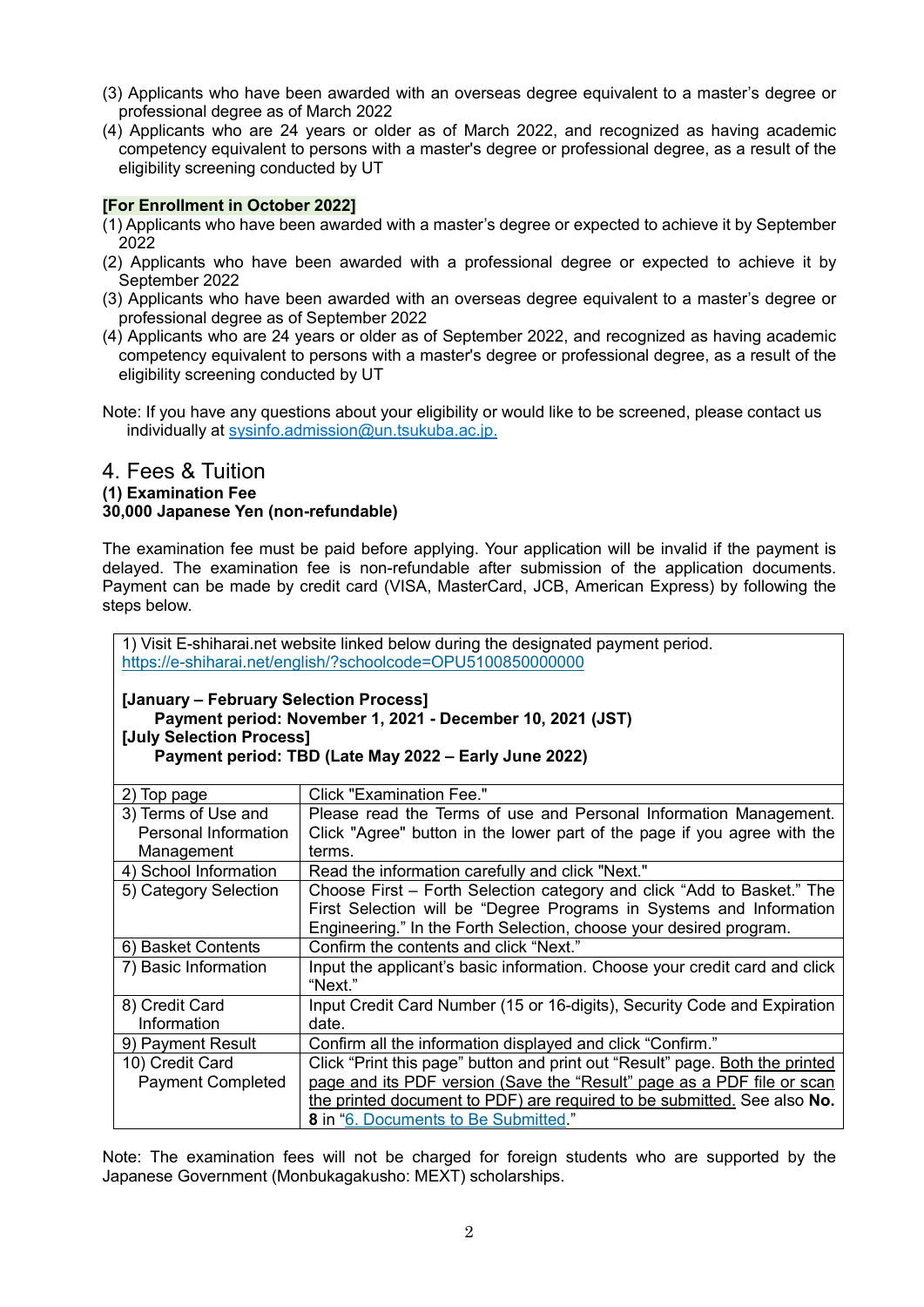#### **(2) Admission Fee 282,000 Japanese Yen (non-refundable)**

### **(3) Tuition for the First Year**

The tuition rates are subject to change. The tuition of subsequent years will be the same as the first year of enrollment unless the tuition rates are revised.

#### **[For Enrollment in April 2022]**

| <b>Semester</b>                              | Amount      |
|----------------------------------------------|-------------|
| Spring AY 2022 (April 2022 – September 2022) | 267,900 JPY |
| Fall AY 2022 (October 2022 – March 2023)     | 267,900 JPY |
| Total amount per year                        | 535,800 JPY |

#### **[For Enrollment in October 2022]**

| <b>Semester</b>                              | Amount      |
|----------------------------------------------|-------------|
| Fall AY 2022 (October 2022 – March 2023)     | 267,900 JPY |
| Spring AY 2023 (April 2023 – September 2023) | 267,900 JPY |
| Total amount per year                        | 535,800 JPY |

#### \*JPY = Japanese Yen

# <span id="page-2-0"></span>5. Application Procedures

### **Before Applying**

Before applying, applicants must contact a faculty member and obtain consent to become their prospective supervisor (the person who gives them academic instructions after enrollment). For the lists of faculty members and their fields of research, see: <https://www.sie.tsukuba.ac.jp/eng/visitor/exam/entra/>

International students who plan to apply for the following programs will need a "reference number" to complete the application (It is a required item on the application form). The reference number will be issued via the prospective supervisor. Since it will take some time to obtain a reference number, please contact your desired faculty member as soon as possible.

- Doctoral Program in Risk and Resilience Engineering
- Doctoral Program in Computer Science
- Doctoral Program in Intelligent and Mechanical Interaction Systems
- Doctoral Program in Engineering Mechanics and Energy

#### **Apply for Eligibility Screening**

Those who fall under the category (4) of the requirement of eligibility (See ["3. Eligibility for](#page-0-0)  [Admission"](#page-0-0)) are required to undergo eligibility screening.

Apply for eligibility screening via e-mail at [sysinfo.admission@un.tsukuba.ac.jp](mailto:sysinfo.admission@un.tsukuba.ac.jp) by the following deadline.

**[January - February Selection Process] Deadline: October 29, 2021 5:00 PM (JST) [July Selection Process] Deadline: TBD (Mid-May 2022)**

Note: The deadlines are strictly observed. Applications received after the deadline will not be accepted.

#### **Pay the Examination Fee**

The examination fee must be paid before applying. The payment period is as follows: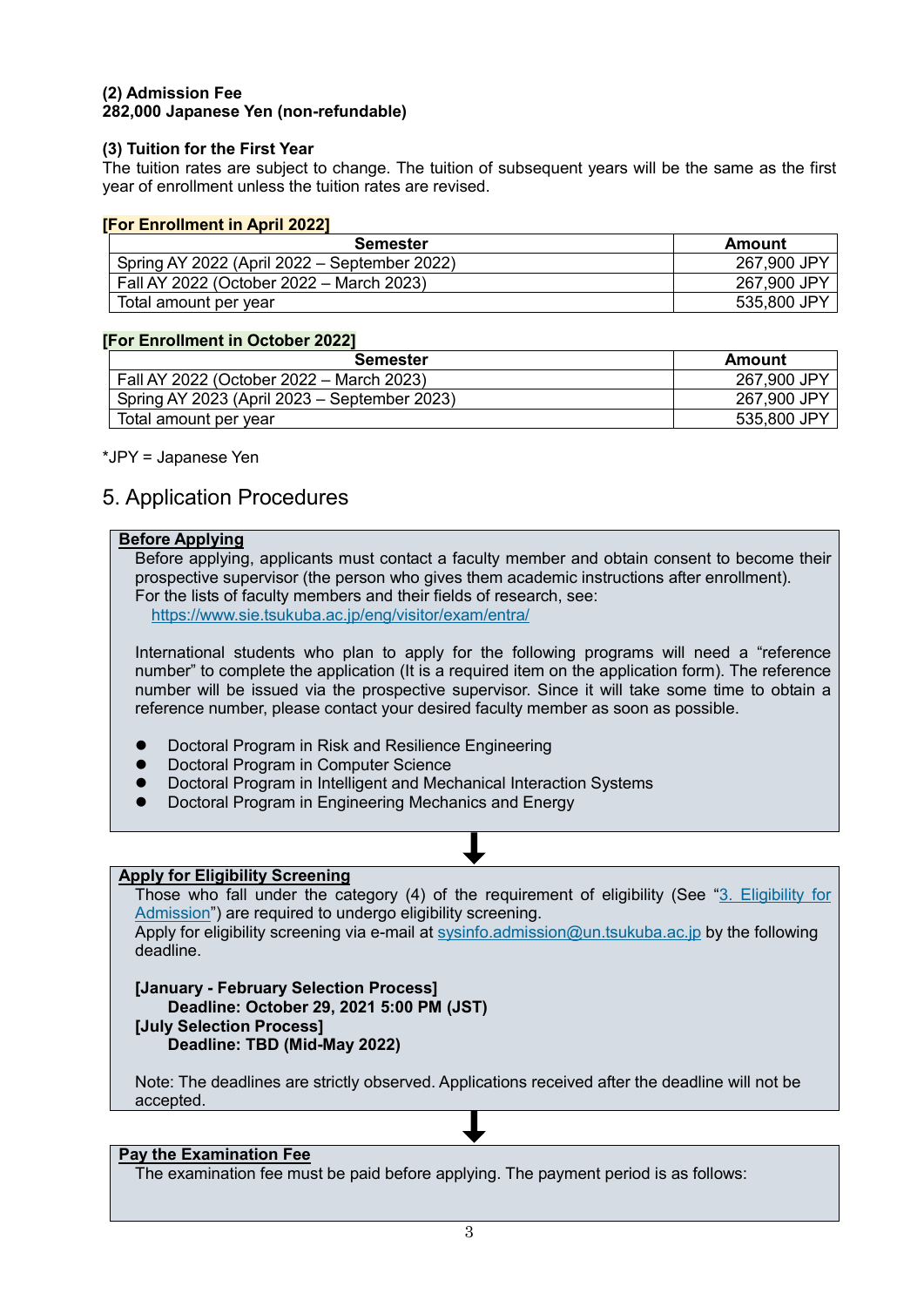# **[January – February Selection Process] Payment period: November 1, 2021 - December 10, 2021 (JST) [July Selection Process] Payment period: TBD (Late May 2022 – Early June 2022)**  See also ["4. Fees & Tuition.](#page-1-0)" **Apply for Entrance Examination** All applicants are required to submit the entrance examination application documents during the following period. **[January – February Selection Process] Application Period: December 1, 2021 - December 17, 2021 5:00 PM (JST) [July Selection Process] Application Period: TBD (Early June 2022)**  Note: 1) The deadlines are strictly observed. Applications received after the deadline will not be accepted. 2) You cannot change the desired program from one to another after the submission of application documents.

**See ["7. Examination Schedule, Announcement of Acceptance & Enrollment Procedures"](#page-5-0) for subsequent procedures**

### **[E-mail address]**

Please send all application documents to be submitted electronically to the email address below. [sysinfo.admission@un.tsukuba.ac.jp](mailto:sysinfo.admission@un.tsukuba.ac.jp)

### **[Mailing Address]**

Send all the application documents to be submitted via a tracked delivery service to the address below. Graduate Schools Affairs

Academic Service Office for Systems and Information Engineering Area

University of Tsukuba

1-1-1 Tennodai, Tsukuba, Ibaraki 305-8573 Japan

# <span id="page-3-0"></span>6. Documents to Be Submitted

Please read the lists and notes below carefully and prepare the necessary documents for application. **Your completed application form and other supporting documents will not be returned to you.**

| No.            | <b>Document</b>                                                                 | <b>Electronic</b><br>file<br>(Format) | Original<br>copy/<br><b>Printed</b><br>document | <b>Instructions</b>                                                                                                                                                                                                                                                                                                                                                                                                                                                                                                                                        |
|----------------|---------------------------------------------------------------------------------|---------------------------------------|-------------------------------------------------|------------------------------------------------------------------------------------------------------------------------------------------------------------------------------------------------------------------------------------------------------------------------------------------------------------------------------------------------------------------------------------------------------------------------------------------------------------------------------------------------------------------------------------------------------------|
| 1              | Application<br>Form                                                             | Required<br>(XLSX)                    |                                                 | Use the prescribed form.<br>A printed document is not required.                                                                                                                                                                                                                                                                                                                                                                                                                                                                                            |
| $\overline{2}$ | [Expected]<br>Graduation<br>Certificate/<br>[Expected]<br>Degree<br>Certificate | Required<br>(PDF)                     | Required                                        | Submit official, university issued document(s)<br>certifying that:<br>1) you have completed or expected to complete<br>a regular course that awards a master's degree,<br>professional degree or overseas<br>degree<br>equivalent to a master's/professional degree;<br>2) you have or expected to achieve a master's<br>degree, professional degree or overseas degree<br>equivalent to a master's/professional degree.<br>The document(s) must clearly indicate the date<br>of enrollment and [expected] completion, the<br>type and name of the degree. |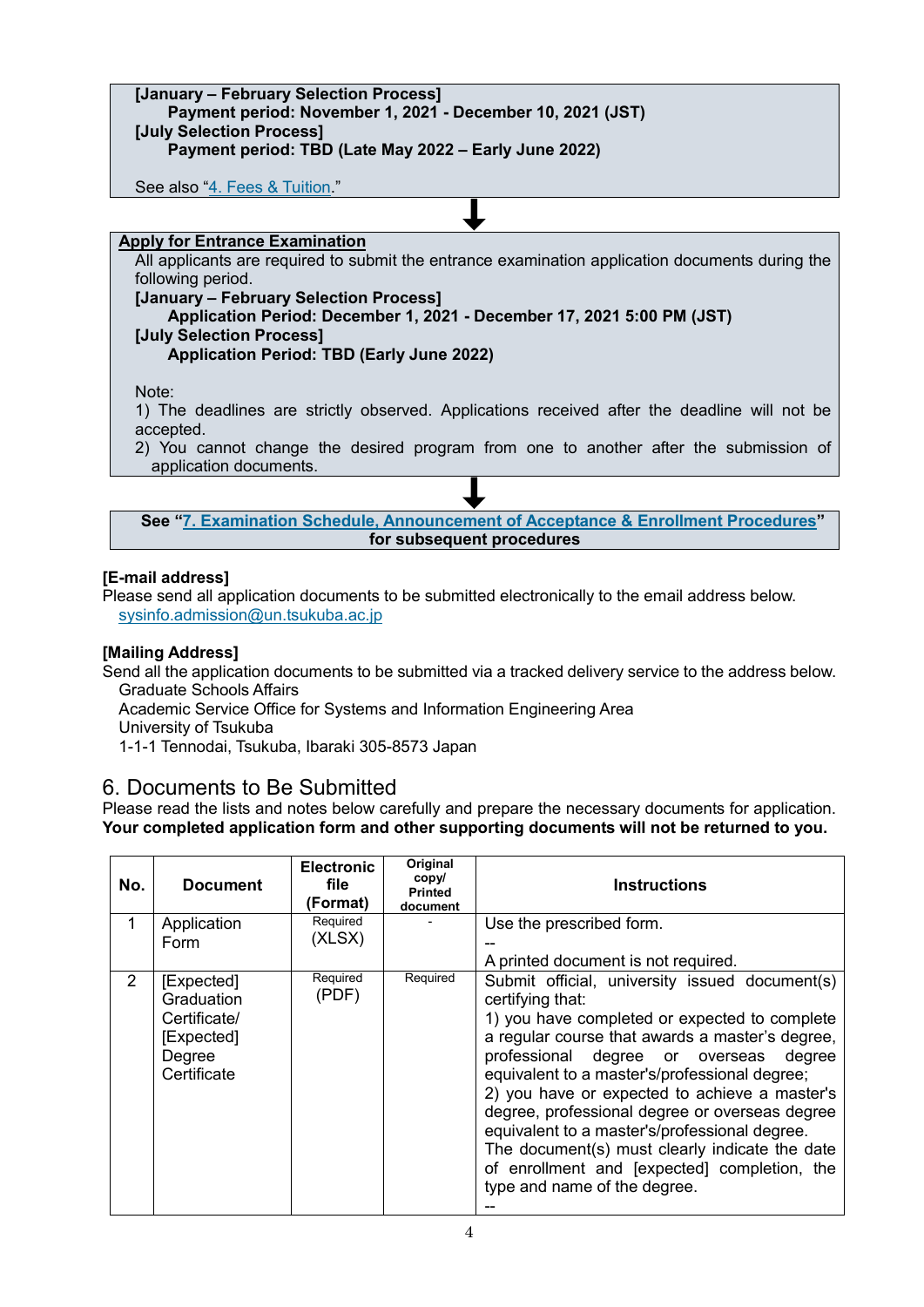| No. | <b>Document</b>                                                    | <b>Electronic</b><br>file<br>(Format) | Original<br>copy/<br><b>Printed</b><br>document | <b>Instructions</b>                                                                                                                                                                                                                                                                                                                                                                                                                                                                                                                            |
|-----|--------------------------------------------------------------------|---------------------------------------|-------------------------------------------------|------------------------------------------------------------------------------------------------------------------------------------------------------------------------------------------------------------------------------------------------------------------------------------------------------------------------------------------------------------------------------------------------------------------------------------------------------------------------------------------------------------------------------------------------|
|     |                                                                    |                                       |                                                 | [Electronic<br>file]<br>original<br>Scan<br>paper<br>document(s) to PDF.<br>[Original copy/Printed document] Submit the<br>original copy(-ies).                                                                                                                                                                                                                                                                                                                                                                                                |
| 3   | Academic<br>Transcript                                             | Required<br>(PDF)                     | Required                                        | Submit an official academic transcript issued by<br>the university that awarded/will award the most<br>recent degree which is required in "3. Eligibility<br>for Admission." The document must cover all<br>academic years in the said university. If any<br>credits were transferred from another school, an<br>academic transcript issued by that school is also<br>required.<br>[Electronic file] Scan an original<br>paper<br>document to PDF.<br>[Original copy/Printed document] Submit the<br>original copy.                            |
| 4   | Research Plan                                                      | Required<br>(PDF)                     |                                                 | Use the prescribed form.<br>Summarize your research plans within 1000<br>words in English.<br>A printed document is not required.                                                                                                                                                                                                                                                                                                                                                                                                              |
| 5   | Research<br>Outlines                                               | Required<br>(PDF)                     |                                                 | Use the prescribed form.<br>Summarize research outlines of your master's<br>thesis or equivalent within 2000 words in<br>English.<br>A printed document is not required.                                                                                                                                                                                                                                                                                                                                                                       |
| 6   | List of Papers<br>and Publications                                 | If applicable<br>(PDF)                |                                                 | Use the prescribed form.<br>Provide bibliographic information (author names,<br>title of the paper, journal name, volume, number,<br>starting and ending pages, publication year) of<br>your major papers within 300 words in English.<br>If there is no applicable paper or publication, you<br>do not have to submit it.<br>A printed document is not required.                                                                                                                                                                              |
| 8   | Examination<br>Payment<br>Fee<br><b>Proof Document</b>             | Required<br>(PDF)                     | Required                                        | Please submit the "Result" page displayed on<br>the E-shiharai.net website when the payment of<br>examination fee is completed. The See also "4.<br>Fees & Tuition."<br>[Electronic file] Save the "Result" page as a<br>PDF file or scan the printed document to PDF.<br>[Original copy/Printed document] Print out the<br>"Result" page on E-shiharai.net website.                                                                                                                                                                           |
| 9   | Letter<br>of<br>approval to take<br>the<br>entrance<br>examination | If applicable<br>(PDF)                | If applicable                                   | Those who fall under either or both of the<br>following items must submit the letter of approval<br>to take the entrance examination:<br>1) Students who are currently enrolled in a<br>university and are NOT expected to complete the<br>enrolled course before the desired date of<br>enrollment in UT (i.e. April 1, 2022 or October 1,<br>2022) must submit a letter of approval for them<br>to take UT's entrance examination, issued in the<br>name of the president of the university or the<br>dean of graduate school. Any format is |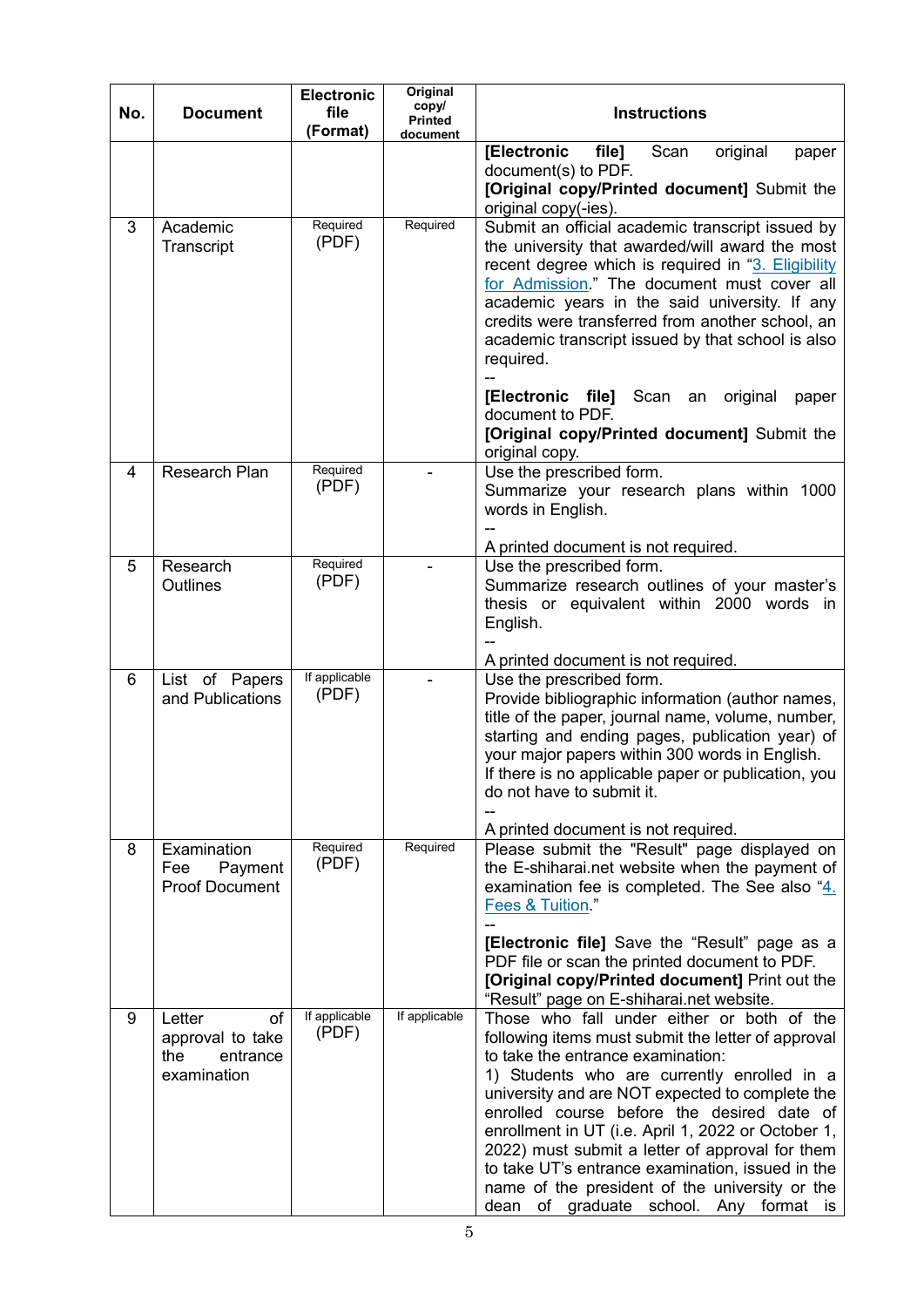| No. | <b>Document</b> | <b>Electronic</b><br>file<br>(Format) | Original<br>copy/<br><b>Printed</b><br>document | <b>Instructions</b>                                                                                                                                                                                                                                                                                                                         |
|-----|-----------------|---------------------------------------|-------------------------------------------------|---------------------------------------------------------------------------------------------------------------------------------------------------------------------------------------------------------------------------------------------------------------------------------------------------------------------------------------------|
|     |                 |                                       |                                                 | acceptable.<br>2) Full-time workers at a company or a<br>government agency must submit a letter of<br>approval for them to take UT's entrance<br>examination, issued by their manager. Any<br>format is acceptable.<br>[Electronic file] Scan an original<br>paper<br>document to PDF.<br>[Original copy/Printed document] Submit the       |
| 10  | <b>ID Photo</b> | Required<br>(JPEG)                    |                                                 | original copy.<br>Your ID photo must be: 40 x 30 mm in size;<br>facing forward and looking straight at the<br>camera; no hats or other objects that obscure<br>your face. The photo quality must be: clear and<br>in sharp focus; taken within last 3 months.<br>Submit the digital image in JPEG format.<br>Printed photo is not required. |

Notes:

- 1) If your current name is different from that on the documents you submit (for example, because of marriage), you will be required to submit proof of your name change (e.g., copy of marriage license).
- 2) All documents must be written in Japanese or English. Otherwise, attach a Japanese or English translation.

# <span id="page-5-0"></span>7. Examination Schedule, Announcement of Acceptance & Enrollment **Procedures**

### **See ["5. Application Procedures"](#page-2-0) for precedent procedures Examination** Recipient will be selected based on screening of the application documents and oral examination. 1) The oral examination will be conducted during the following period via Skype, Zoom or other video conferencing tools. **[January – February Selection Process] Examination Period: January 12, 2022 – February 1, 2022 [July Selection Process] Examination Period: TBD (Early July 2022)** 2) Follow instructions from your prospective supervisor, who will determine the date and location of the oral examination. 3) Applicants will be asked about their research plan, related knowledge and skills.

#### **Announcement of Examination Result [January – February Selection Process] February 16, 2022**

**[July Selection Process] TBD (Mid-July 2022)**

The result of examination will be announced individually after the oral examination. An acceptance letter will be sent out to successful applicants on the same day by the registered mail.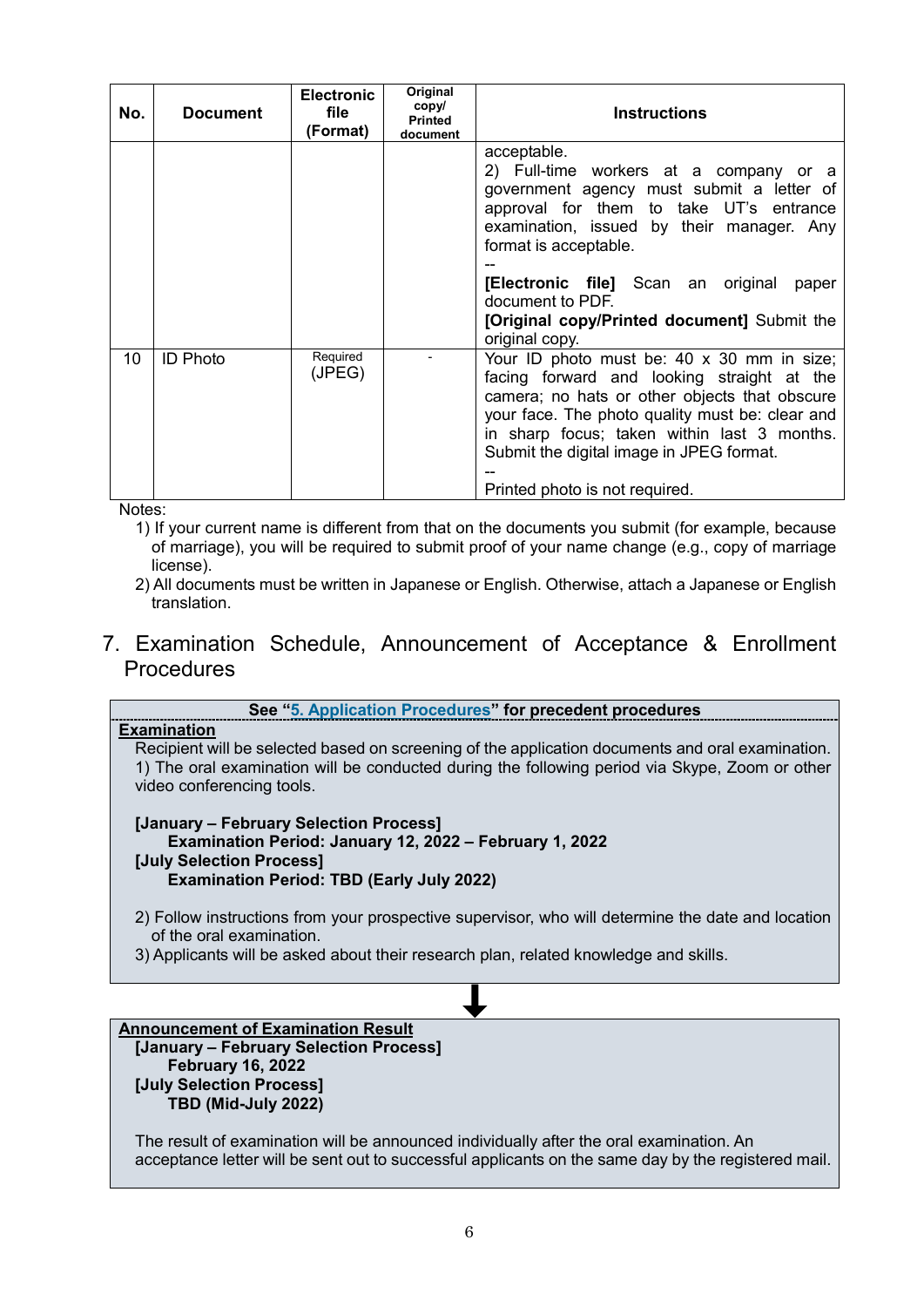**Receive Enrollment Procedure Guidelines [For Enrollment in April 2022] After February 16, 2022 [For Enrollment in October 2022] TBD (Mid-July 2022)** Successful applicants will receive enrollment procedure guidelines, which contain documents to be submitted before enrollment. Follow the instructions in the guidelines. **Obtain a Visa** Applicants with foreign nationality must acquire a status of residence which is suitable for admission, in accordance with the Immigration Control and Refugee Recognition Act (Cabinet Order No. 319 of 1951), before beginning<br>enrollment procedures. Those enrollment procedures. who wish to enroll in UT as an international student must obtain a "Student" visa and enter Japan with a residence status of "Student." **Obtain a Letter from Employer** Full-time workers need a document or a letter from their employer to prove that the person is available to complete the program (e.g. an order for a training course, a letter of leave of absence or an approval letter). **Submit Documents to Confirm Enrollment [For Enrollment in April 2022]** Important: Applicants should send an e-mail to [sysinfo.admission@un.tsukuba.ac.jp](mailto:sysinfo.admission@un.tsukuba.ac.jp) by the following deadline, if they want the letter of acceptance to be delivered to an address different from the "Current Address" given on the Application Form (**No. 1**). Otherwise, the documents will be sent to the "Current Address" on the Application Form. **[January – February Selection Process] Deadline: January 31, 2022 (JST) [July Selection Process] Deadline: July 1, 2022 (JST)** Important: Applicants should send an e-mail to [sysinfo.admission@un.tsukuba.ac.jp](mailto:sysinfo.admission@un.tsukuba.ac.jp) by the following deadlines, if they want the enrollment procedure guidelines to be delivered to an address different from the "Current Address" given on the Application Form (**No. 1**). Otherwise, the documents will be sent to the "Current Address" on the Application Form. **[For Enrollment in April 2022] Deadline: January 31, 2022 (JST) [For Enrollment in October 2022] Deadline: July 1, 2022 (JST)**

**Deadline: TBD (Early March 2022) [For Enrollment in October 2022] Deadline: TBD (Late August 2022)**

The documents should be mailed in a designated envelope (which will be sent to you together with the enrollment procedure guidelines). The deadline date will be stated in the enrollment procedure guidelines.

### **Enrollment**

#### **April 1, 2022/October 1, 2022**

Those who apply for the January-February entrance examination can choose the admission date from April and October. Those who applied for the July entrance examination can only enter in October.

# 8. Handling of Personal Information

Applicants' personal information obtained from the application documents and the results of the entrance examination will be used for the affairs concerning admission and screening. UT may also